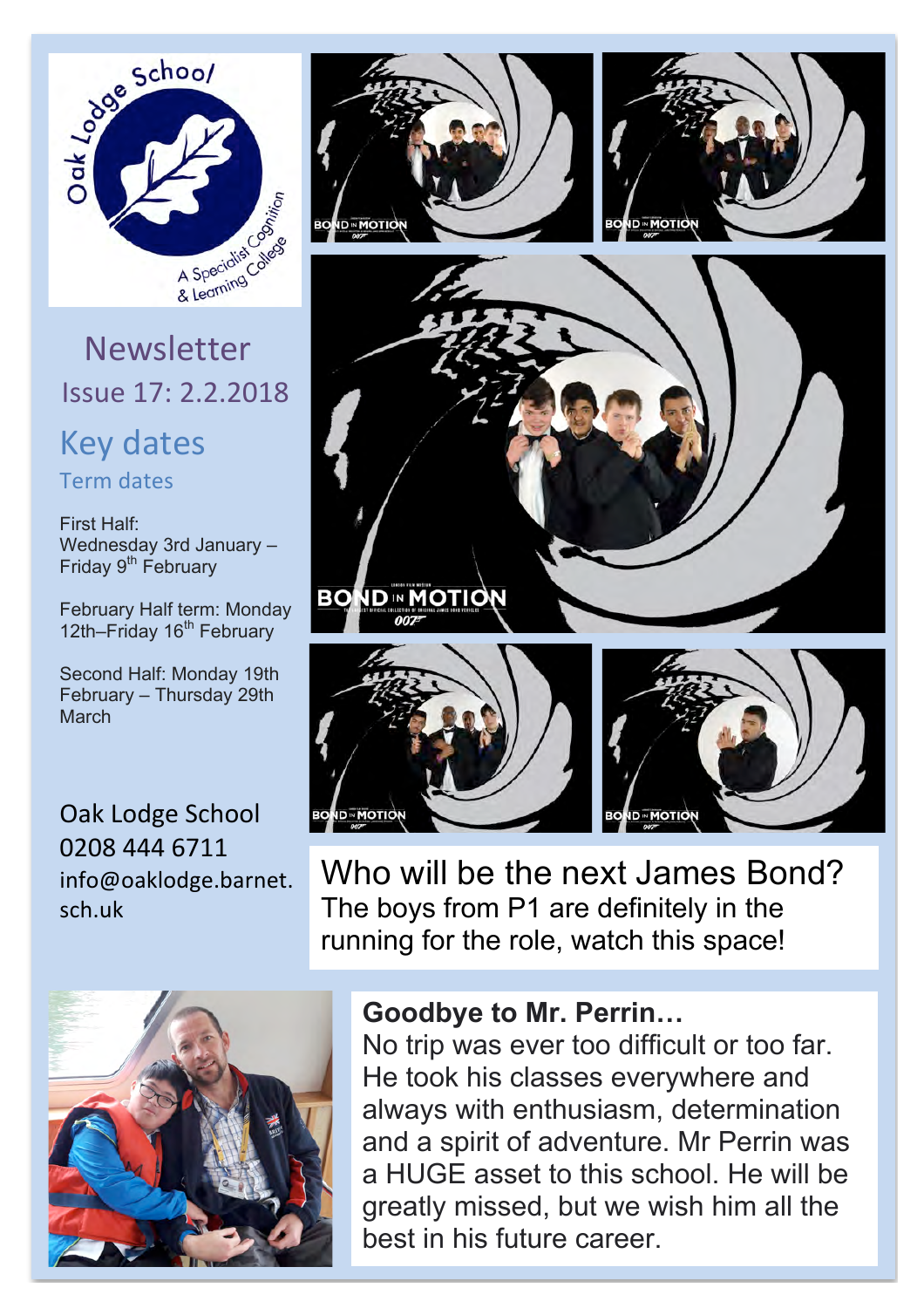P1 had a truly AMAZING day at the London Film Museum!!!! We 'experienced' and LOVED the Bond in Motion exhibition!!! We had an artist in the class who produced some fabulous sketches of Bond's modes of transport! Julie showed us around and answered 'millions' of questions from a very inquisitive P1!!!!!!



us such a great day and made us feel so welcome!!!!! We A big, big 'thank you' to the 'James Bond' team who gave just want to go back again!!!!!!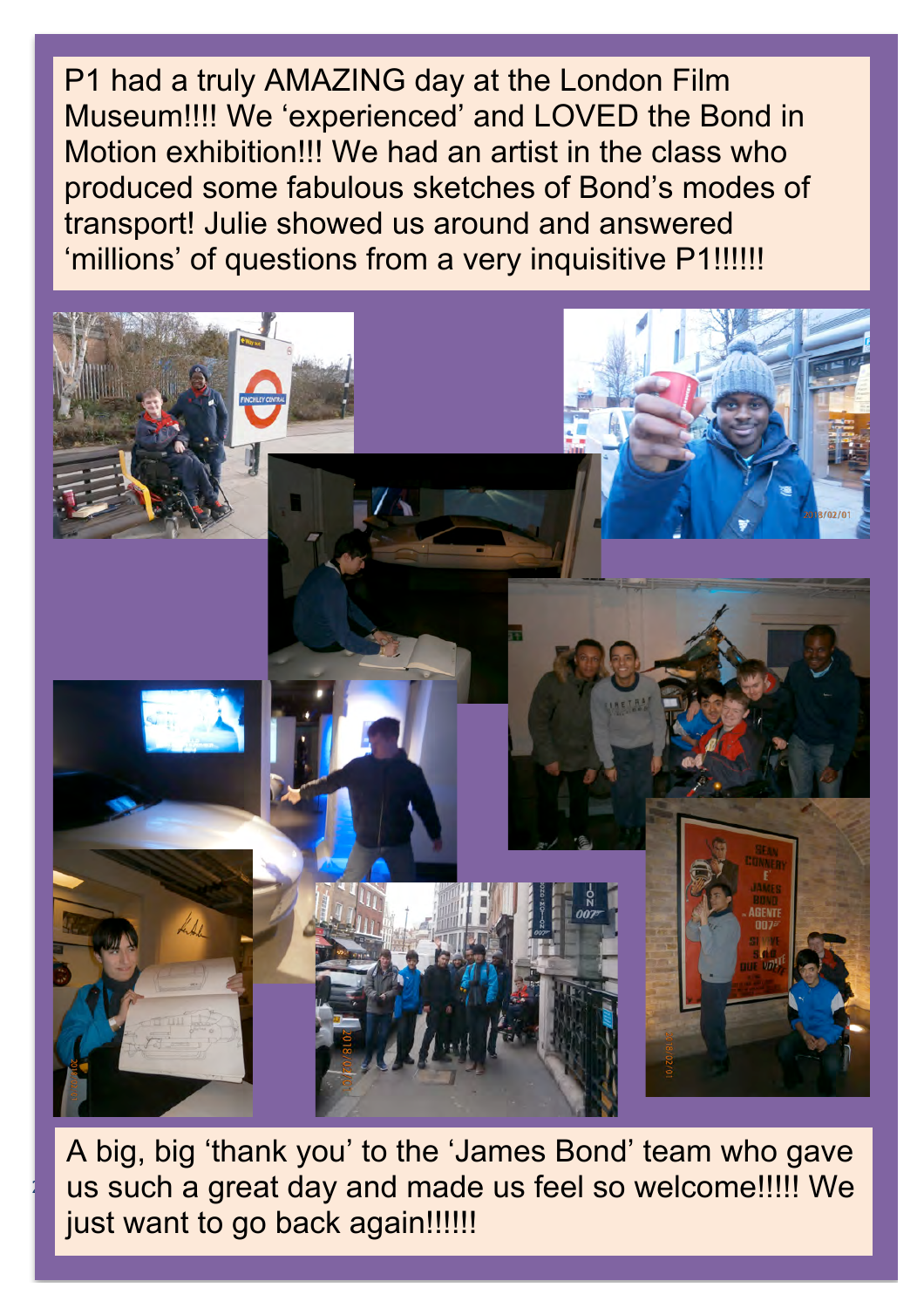

Sixth form students have been learning about the animals in the **Chinese** Zodiac in preparation for their celebrations of The Chinese New Year.

## STOP LOOK AND LISTEN

Pupils from Class 13 have been learning about road safety and learning to identify the safest place to cross the road. They have made great progress and are able to use a zebra crossing.